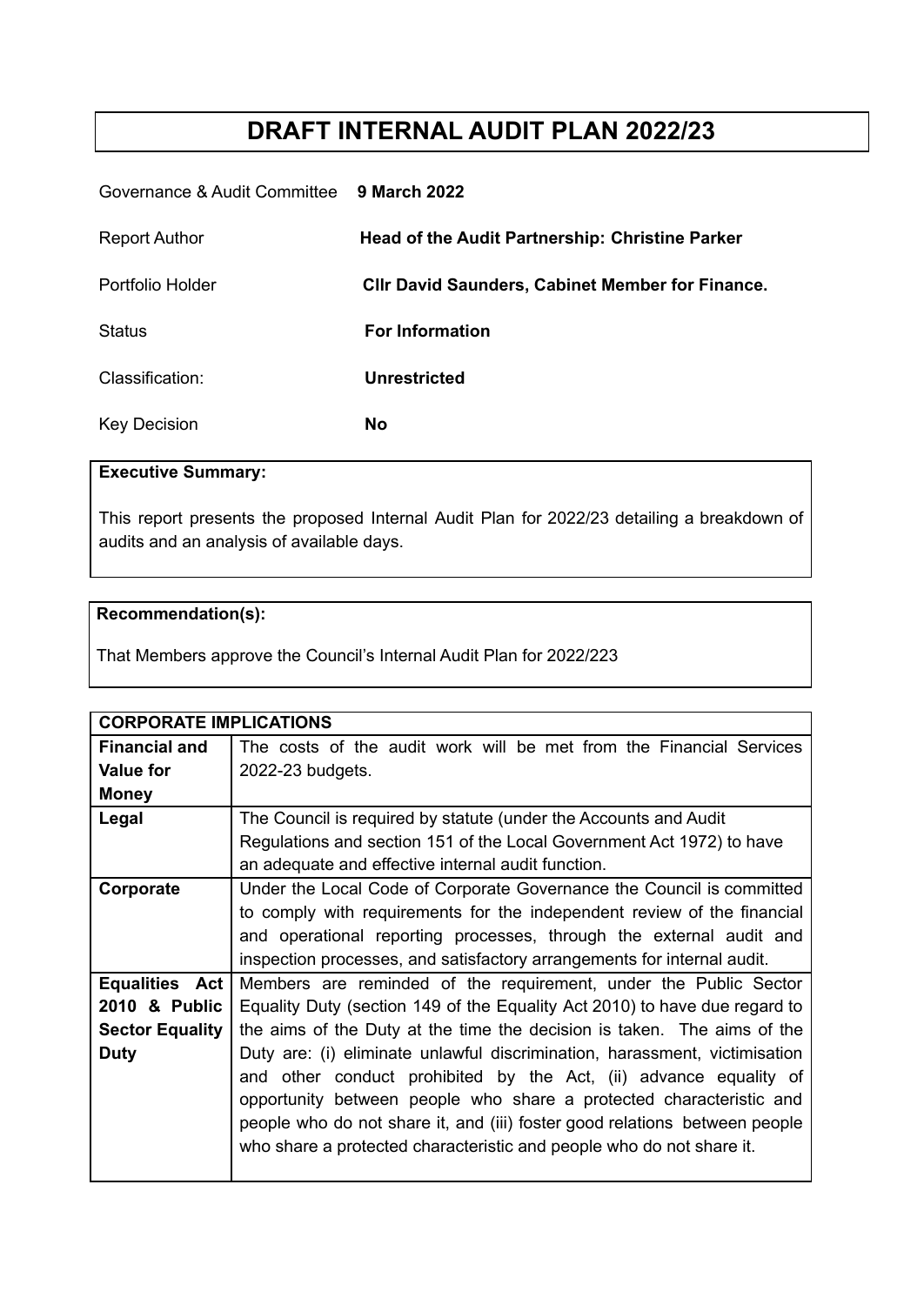|                                                                   | Protected characteristics: age, gender, disability, race, sexual orientation,<br>gender reassignment, religion or belief and pregnancy & maternity. Only |  |
|-------------------------------------------------------------------|----------------------------------------------------------------------------------------------------------------------------------------------------------|--|
|                                                                   | aim (i) of the Duty applies to Marriage & civil partnership.                                                                                             |  |
|                                                                   | Please indicate which aim is relevant to the report.                                                                                                     |  |
|                                                                   | Eliminate unlawful discrimination, harassment, victimisation and                                                                                         |  |
|                                                                   | other conduct prohibited by the Act,<br>Advance equality of opportunity between people who share a                                                       |  |
|                                                                   | protected characteristic and people who do not share it                                                                                                  |  |
|                                                                   | Foster good relations between people who share a protected                                                                                               |  |
|                                                                   | characteristic and people who do not share it.                                                                                                           |  |
| here are no equity or equalities issues arising from this report. |                                                                                                                                                          |  |

| CORPORATE PRIORITIES (tick      | (tick<br><b>CORPORATE VALUES</b> |   |
|---------------------------------|----------------------------------|---|
| those relevant)√                | those relevant)√                 |   |
| A clean and welcoming           | Delivering value for money       | X |
| Environment                     |                                  |   |
| Promoting inward investment and | Supporting the Workforce         |   |
| job creation                    |                                  |   |
| Supporting neighbourhoods       | Promoting open communications    | v |

| <b>CORPORATE VALUES</b><br>(tick |   |
|----------------------------------|---|
| those relevant)√                 |   |
| Delivering value for money       | x |
| Supporting the Workforce         |   |
| Promoting open communications    |   |

#### 1.0 **Introduction and Background.**

- 1.1 The purpose of the Council's Governance & Audit Committee is to provide independent assurance of the adequacy of the risk management framework and the associated control environment, independent review of the Authority's financial and non-financial performance to the extent that it affects the Authority's exposure to risk and weakens the control environment, and to oversee the financial reporting process.
- 1.2 In accordance with current best practice, the Governance & Audit Committee should "review and assess the annual internal audit work plan". The purpose of this report is to help the Committee assess whether the East Kent Audit Partnership has the necessary resources and access to information to enable it to fulfil its mandate, and is equipped to perform in accordance with the professional standards for Internal Auditors.

#### 2.0 **Audit Mission & Charter.**

2.1 The Audit Mission is a simple high-level statement setting out the objectives for the service, this was approved in March 2020 and no changes are currently proposed.

*The four East Kent authorities Canterbury City Council (CCC), Dover District Council (DDC), Folkestone & Hythe District Council (F&HDC), and Thanet District Council (TDC) formed the East Kent Audit Partnership (EKAP) in order to deliver a professional, cost effective, efficient, internal audit function. A key aim for the EKAP, supported by an agreed Audit Charter, is to build a resilient service that provides*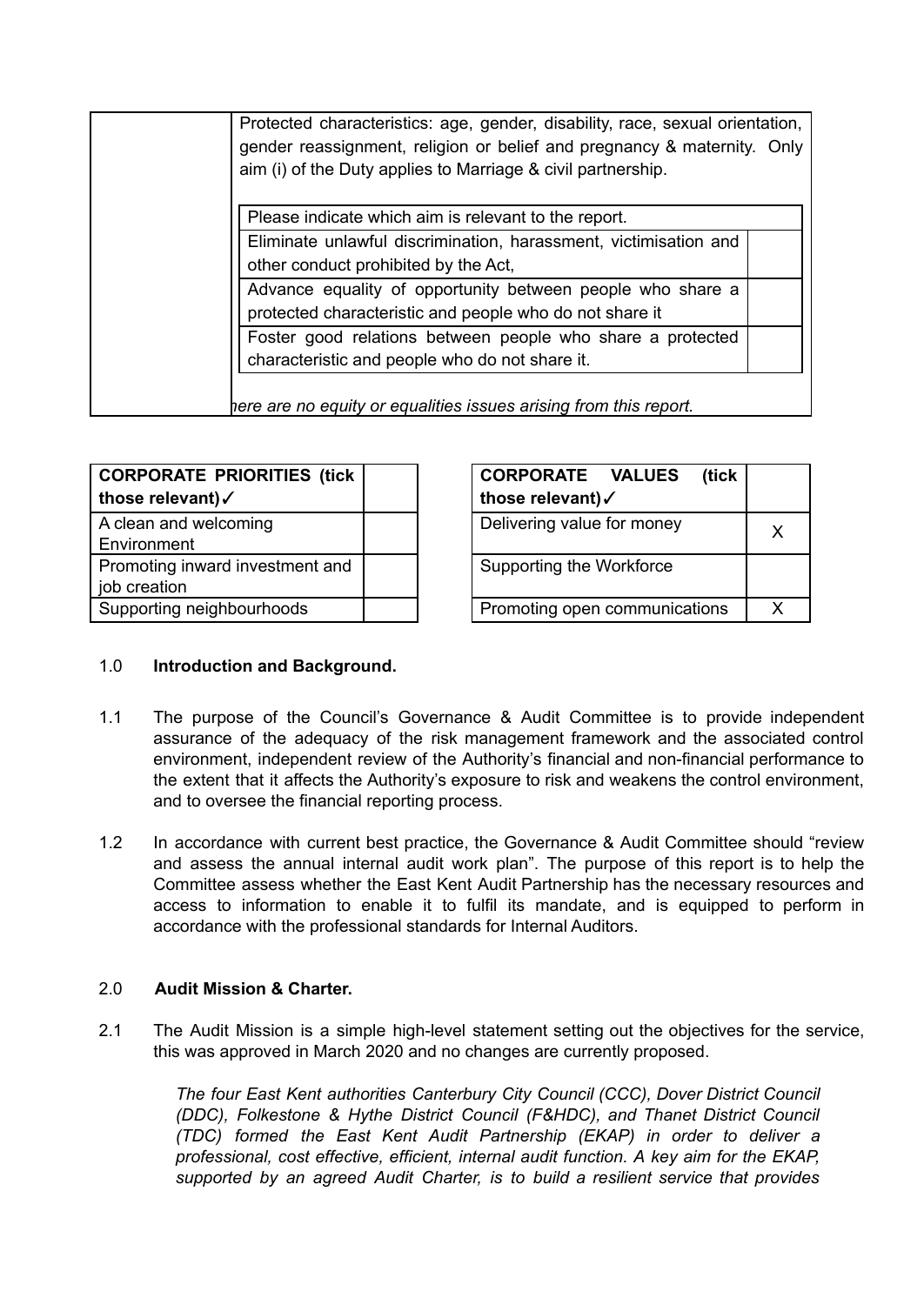*opportunities to share best practice between the four councils and East Kent Services acting as a catalyst for change and improvement to service delivery as well as providing assurance on the governance arrangements in place.*

*EKAP provides an independent, objective assurance and consulting activity designed to add value and improve the councils' operations. It helps the partners accomplish their objectives by bringing a systematic, disciplined approach to evaluate and improve the effectiveness of risk management, control and governance processes.*

*The mission for internal auditing (linked to the definition above) is to enhance and protect organisational value by providing risk-based and objective assurance, advice and insight reflecting each Councils' Corporate Objectives.*

- 2.2 The Audit Charter is an important document setting out the expectations of how the Internal Audit function will be delivered. Not only does having a Charter and keeping it up to date assist the Council in complying with best practice, but by considering the Audit Charter, the Governance Committee is also demonstrating its effectiveness by ensuring that these mechanisms are in place and are working effectively.
- 2.3 The Audit Charter establishes the purpose, authority, objectives and responsibility of the East Kent Audit Partnership, it goes on to set out the Terms of Reference, Organisational Relationships and Independence, Competence and Standards of Auditors, the Audit Process and in providing an Internal Audit function to the partner councils; as well as the resources required across the four partnership sites and details how the resource requirements will be met.
- 2.4 The Audit Charter is a document that does not materially change from year to year and consequently it was agreed in March 2020 that it be approved for the next three years (to 31 $\mathrm{^{st}}$ March 2023) with the caveat that should any significant changes be required a revised Charter will be presented for consideration. There have been no required changes during 2021/22 and therefore this document will next be brought back for approval to this Committee in March 2023.

#### 3.0 **Risk Based Internal Audit Plan.**

- 3.1 The Audit Plan for the year 2022 to 2023 is attached as Annex A and has the main components to support the approved Audit Charter. The plan is produced in accordance with professional guidance, including the Public Sector Internal Audit Standards (PISAS). A draft risk based plan is produced from an audit software database (APACE) maintained by the EKAP which records our risk assessments on each service area based upon previous audit experience, criticality, financial risk, risk of fraud and corruption etc. Amendments have been made following discussions with senior management, taking account of any changes within the Council over the last 12 months, and foreseen changes over the next.
- 3.2 The plan has then been further modified to reflect emerging risks and opportunities identified by the Chief Executive, Directors, and the links to the Council's Corporate Plan and Corporate Risk Register. This methodology ensures that audit resources are targeted to the areas where the work of Internal Audit will be most effective in improving internal controls, the efficiency of service delivery and to facilitate the effective management of identified risks.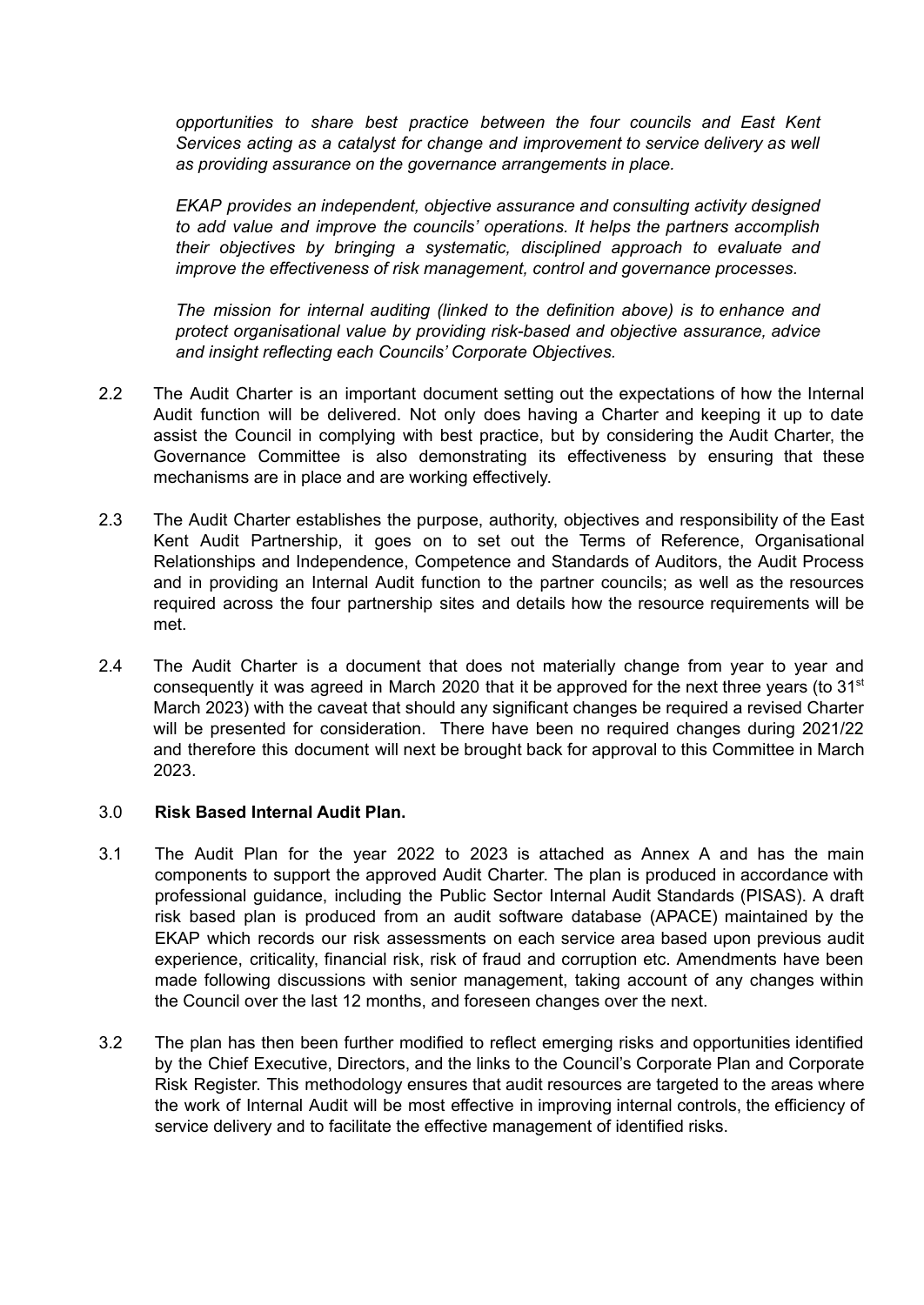- 3.3 Furthermore, wider risks are considered, by keeping abreast of national issues and advice from the auditing profession / firms. The annual "Risk in Focus" report provides an opportunity to track how risk priorities are developing over time. A number of dominant themes are emerging. Climate change and environmental sustainability has gained in prominence more than any other risk type over the past three years. It is a moving target that organisations will have to make continuous efforts to mitigate for decades to come. This should therefore be considered a "forever risk" that is likely to move up the risk rankings over time. Risks related to business continuity, crisis management and disaster response have been heavily impacted by recent events, and the same is true of health, safety & security, Human capital, diversity and talent management and organisational culture. These latter three have a clear human capital element to them. Organisations have been forced to flex and adapt over the past 18 months, protecting their workforces from harm as health risks sharply escalated. As the pandemic has rolled on for longer than many expected, organisations have had to think about the psychological wellbeing of their staff and what socially distanced and remote working conditions mean for staff cohesion and culture. The top ten identified risks through 'Risk In Focus' survey have been considered for inclusion in the 2022/23 plan as follows;
	- 1 **IT Security- Response & Recovery** It is predicted that Cybersecurity and data security will become somewhat less of a risk over the next three years, although this is relative. It is still expected to dominate the risk rankings and any threat mitigation will come from the fact that organisations are becoming better equipped at managing and minimising the risk of attacks and data breaches. For now, it remains the number one concern. Attention is focussed on response and recovery processes and procedures, and what to do in the event of ransomware events, to be confident to know how to respond if struck and can bring operations back online with minimal disruption by following established protocols. Naturally, the best means for avoiding disruption is by preventing attacks in the first place. This is why the human element is so important. It is estimated that 97% of phishing emails now contain some form of ransomware, and that 95% of IT security breaches result from human error. Staff training and awareness is the most effective way of minimising the likelihood of staff clicking on malicious links and harmful attachments (e.g. .doc, .dot and .exe files). The audit plan for 2022/23 covering this area is part of the EKS Plan which includes provision for IT Security.
- 2 **Rising Sustainability Regulations** Arguably more impactful on the Financial and Banking sectors, however the research almost universally spoke of the increasing regulations their organisations face, with attention quickly turning to sustainability reporting. The aims are to make sustainability reporting more consistent, so that investors and the public can use comparable and reliable information. It is not an EKAP function to ensure compliance with regulations, but 'New legislation' is a risk factor we consider for each area within the audit plan. Having considered two key questions in drafting this plan it has been decided not to set any specific time to this area in 22/23, and to maintain a watching brief on how these new regulations may affect the public sector. A) How well developed is the governance around sustainability reporting? For example, are roles and responsibilities clearly defined? B) Does the organisation have a system of prioritising regulations, whether related to sustainability or otherwise, and does it take an appropriately risk-based approach to managing compliance?
- 3 **Accelerated Digitalisation** the risks and opportunities associated with digitalisation and the pace of this change were highlighted as a priority area of attention. With digitalisation shifting up a gear, the risk is whether the business model is being sufficiently adapted to meet the new digital reality, whether core risk management principles are being embedded into projects. Additionally, IT functions will need to ensure they know exactly what projects are in development and apply appropriate permissions controls so that critical data is not lost or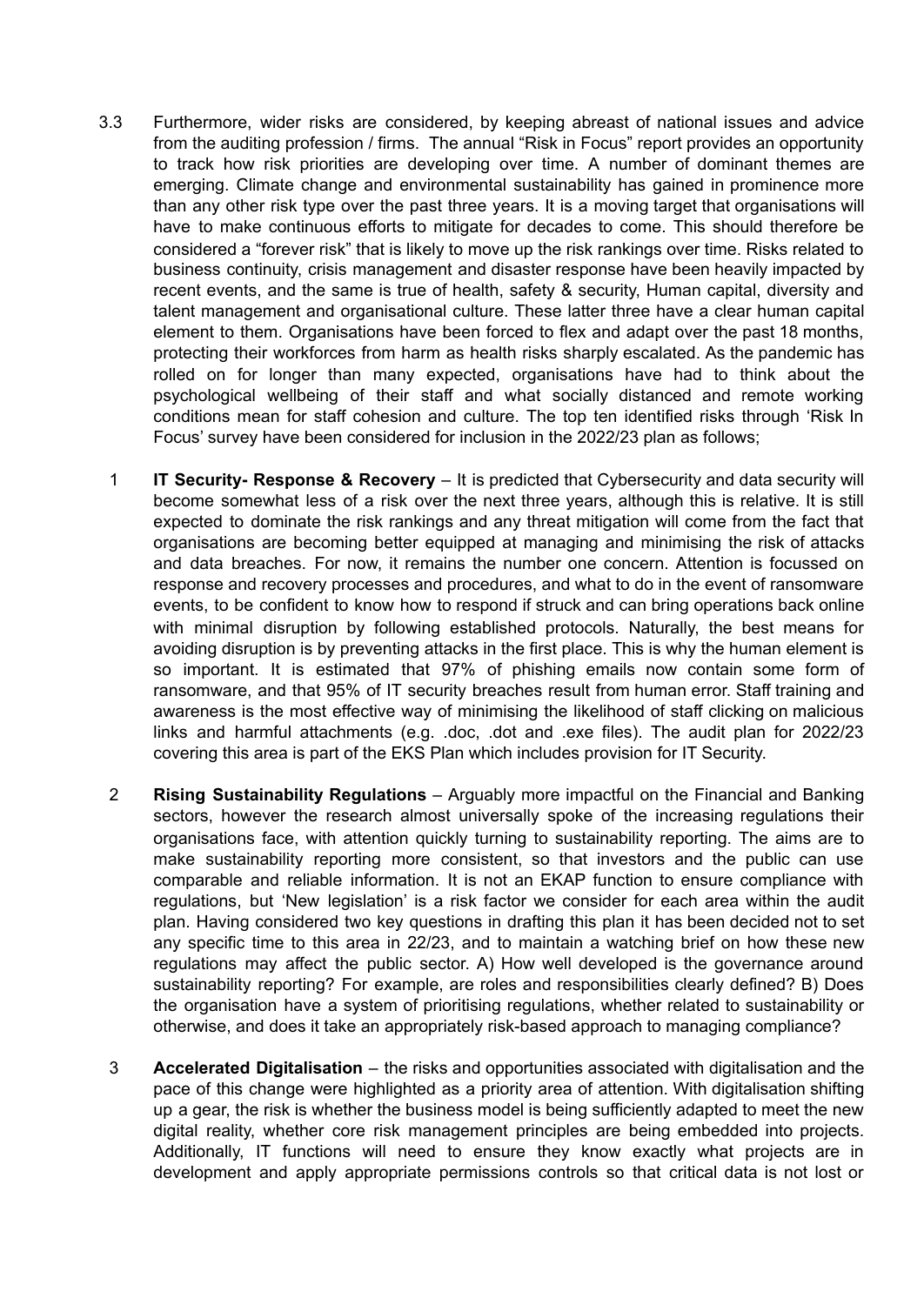misappropriated. All digital projects throughout the organisation should be mapped to check that this matches the current activities. In the broadest sense, this should check that digital projects, big and small, uphold the same standards expected of more traditional projects directly managed by the IT function, and confirm that there is appropriate oversight from the information security team. A Digital review was included in the 2021-22 plan and thus is not currently proposed for 22-23.

- 4 **Workforce Fatigue and Cultural Erosion** The national review elicited opinions of risks not only on talent management and skills shortages, but the impact that remote working and hybrid models might be having on culture, irrespective of any productivity benefits. The lack of social interaction between colleagues may be eroding team cohesion and culture. If people feel less connected to their teammates and are unable to clearly see how their work contributes to the greater good of the organisation and its purpose, they could begin to stray. Disengagement has the potential to increase fraud and other misconduct as staff lose their sense of loyalty and put their own interests before the interests of their colleagues and the organisation. This may be compounded by limited oversight from management, which can result in the weakening of the soft controls environment and poorer internal communications and reporting, increasing the likelihood of undesirable behaviour. As effective as online collaboration tools and videoconferencing software have been in keeping the wheels turning and people connected virtually, there is no substitute for in-person interaction. It is considered too early for internal audit to conduct formal assessments of how effectively behavioural and cultural risk is being managed, this will be re-assessed for next year's plan.
- 5 **Pandemic Response** The pandemic has been pervasive, simultaneously impacting employees, suppliers and customers across the globe and for a duration previously not considered a possibility. It goes without saying that organisations should be updating their business continuity plans (BCPs). This will require careful examination of how effective crisis responses have been and BCPs should now include a pandemic scenario, incorporating lessons learned to better respond to similar future crises. These will need to include staff safety, supply chain and cyber risk mitigation measures. Greater resilience can be achieved by covering these basics, putting the organisation on a stronger footing should another pandemic or other crisis event occur. The ability to anticipate and plan for future crises is how organisational resilience is achieved. As these arrangements have been tested throughout 2020 and 2021 there is no additional time planned for the 2022-23 audit plan.
- 6 **Financial Resilience** Last year's Risk in Focus assessment showed that organisations were firmly concentrating on their financial resilience and liquidity, whilst this remains an issue for all organisations, there is a new focus to ensure that key business partners are being monitored. Insolvencies may rise in correlation with the withdrawal of government support, indeed, it has been estimated that insolvency rates will raise by 13%, Services, leisure, hospitality and travel sectors rely on government policy and, approaching two years into the pandemic, the future of businesses in these industries is still in question. Contractor or supplier failure remains a key risk. The longer-term impact of this risk is recognised in the Corporate Risk Register and through the financial modelling and MTPF This area was considered for inclusion in the audit plan appropriate provision has been allocated.
- 7 **Rising Inflation** Inflation Risk may make organisations more exposed, facing the need to absorb higher costs. If inflation persists and interest rates rise as the pandemic recedes, banks may be forced to tighten monetary policy. The cost of borrowing will increase. A review of Treasury Management was completed in 2019-20 and concluded Substantial Assurance; a further review is not therefore proposed in 2022-23.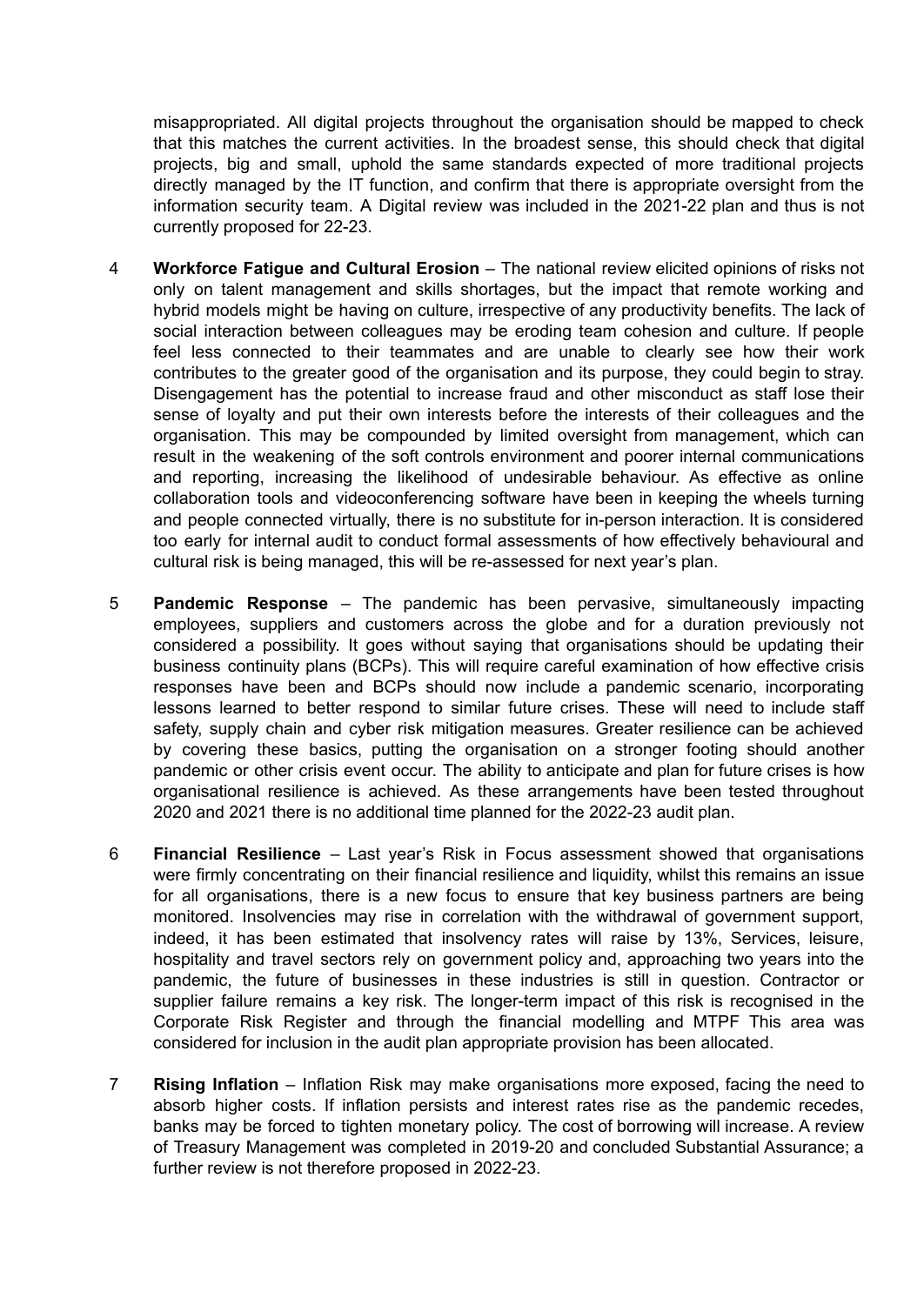- 8 **Climate Change and Sustainability** Climate change carries significant risks and opportunities. Environmental and sustainability risk is now a core risk topic that has firmly come to the fore over the past 12-18 months. At a top level, this should start with reviewing what strategic actions are being taken. These goals may include minimising environmental impacts such as deforestation, chemical waste, greenhouse gas emissions and water consumption; ensuring human rights and the promotion of economic inclusion through the supply chain; and developing products and services that do not harm people or the planet. Through direct activities and those of contractors and third parties. This area was reviewed in 2021-22 and has been allocated 5 days for further review in 2022-23.
- 9 **Supply Chain Strain** The V-shaped recovery in demand is currently contributing to new inflationary pressures, but a bigger risk than rising costs is short supplies of critical components causing production delays and lost revenues. If organisations are unable to secure vital supplies, then they cannot provide services. Complicating matters is the unpredictability and unevenness of the economic recovery, which is likely to make demand forecasting a persistent challenge for every link in the supply chain. This may require a change in mindset, from prioritising the lowest price for goods towards greater certainty and resilience. This risk is closely linked to Risks 6 & 7 above; A review of CSO Compliance was completed in 2019-20 and concluded Reasonable Assurance; a further review is not therefore proposed in 2022-23.
- 10 **Health & Safety** The spread of coronavirus has impacted all manner of risks, however, from a pure health and safety perspective, the challenge is in ensuring that appropriate steps are taken to safeguard the physical and mental wellbeing of staff, customers and suppliers at the same time as maximising productivity and minimising service interruptions. Organisations have a legal obligation to protect their employees and others from harm, so health and safety will remain a prominent risk, even as the pandemic is gradually contained. The HR service has been brought back in house and 10 days have been allocated for people management reviews in the 2022-23 plan.
- 3.4 There are insufficient audit resources to review all areas of activity each year. Consequently, the plan is based upon a formal risk assessment that seeks to ensure that all areas of the Council's operations are reviewed within a strategic cycle of audits. In order to provide Members with assurance that internal audit resources are sufficient to give effective coverage across all areas of the Authority's operations, a strategic plan has been included.
- 3.5 To comply with the best practice, the agreed audit plan should cover a fixed period of no more than 1 year. Members are therefore being asked to approve the 2022-23 plan at the present time, and the future years are shown as indicative plans only, to provide Members with assurance that internal audit resources are sufficient to provide effective coverage across all areas of the Authority's operations within a rolling cycle.
- 3.6 The plan has been prepared in consultation with the Directors and the Council's statutory s.151 Officer. The plan is also designed to meet the requirements expected by the External Auditors for ensuring key controls are in place for its fundamental systems. This Committee is also part of the consultation process, and its views on the plan of work for 2022-23 are sought to ensure that the Council has an effective internal audit of its activities and Members receive the level of assurance they require to be able to place assurance on the annual governance statement.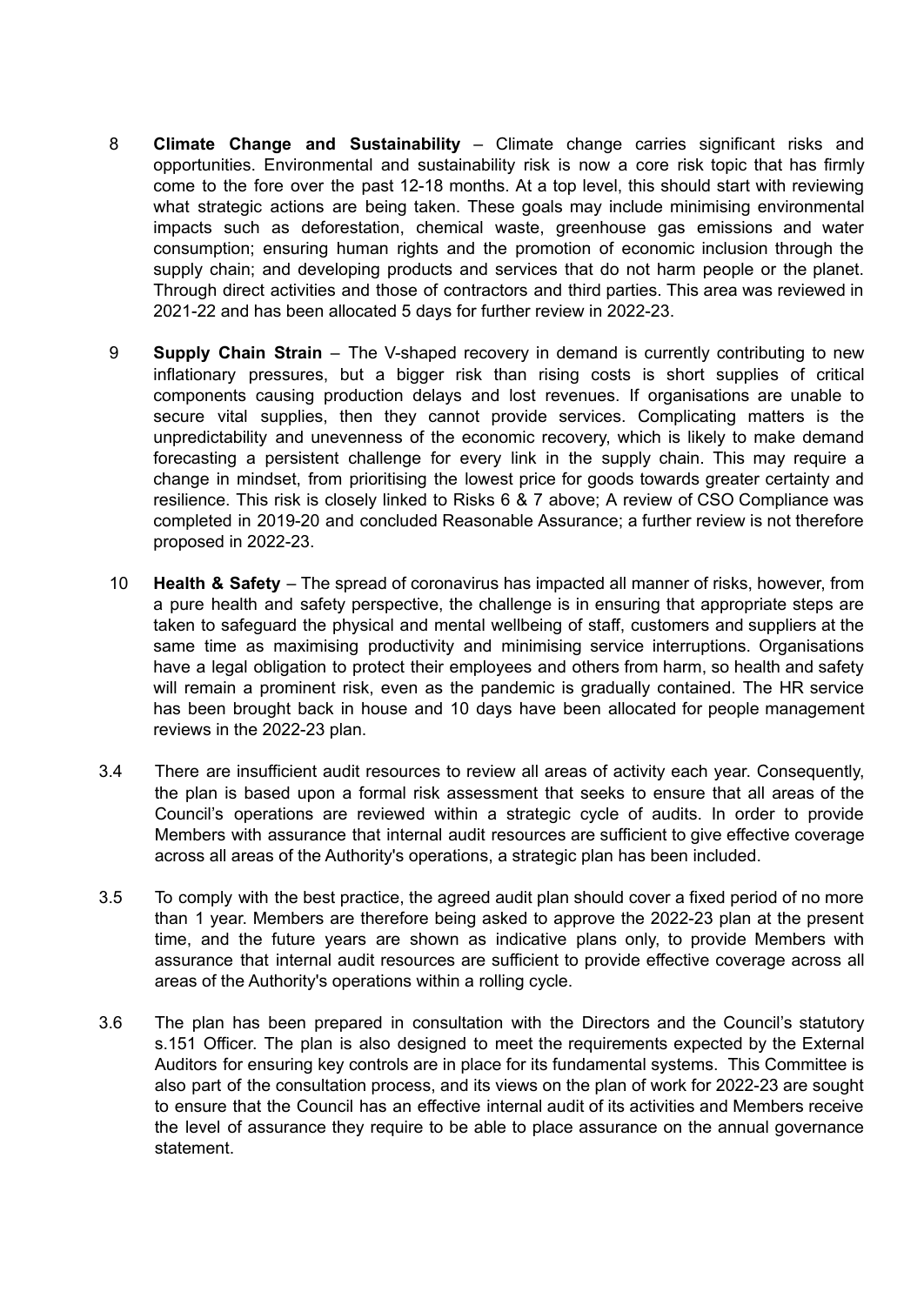- 3.7 The risk assessment and consultation to date has resulted in;
	- 75% Core Assurance Projects- the main Audit Programme;
	- 3% Fraud Work fraud awareness, reactive work and investigating potential irregularities;
	- 0% Corporate Risk testing the robustness of corporate risk mitigating action; and
	- 22% Other Productive Work Corporate meetings, follow up, general advice, liaison.

Total number of audits 24.

The current resources of the EKAP will allow for an opinion to be given on the Council's key risk areas and systems. This should be sufficient coverage to inform the Annual Governance Statement.

The detailed draft audit plan is contained in Appendix A.

#### **4.0 Benchmarking the level of Internal Audit Provision.**

4.1 Members should have regard to how audit resources within the Council compare to other similar organisations when considering the adequacy and effectiveness of the internal audit plan. The results of benchmarking show that the average number of internal audit days provided by district councils within Kent is circa 400 days annum. The audit plan of Thanet District Council of 330 days plus their share of the EKS audit plan totals 373. The Thanet plan is therefore 6.83% less well-resourced than the Kent average.

#### **5.0 Head of Internal Audit Opinion of the 2022-23 Internal Audit Plan.**

- 5.1 This report is presented to Members by the Council's Director of Financial Services whose s.151 responsibility it is to maintain an effective internal audit plan. In the interests of openness and transparency and in order to enable Members to make an informed decision on the internal audit plan presented for their approval consideration should also be given to the opinion of the Head of Internal Audit on the effectiveness of the plan.
- 5.2 It is the professional opinion of the Head of the East Kent Audit Partnership that the draft 2022-23 internal plan presented for Members' consideration is less well-resourced than the Kent average and accordingly our overall audit opinion at the end of the year will be limited to commenting on the systems of internal control that have been examined. The current resources of the EKAP will allow for an opinion to be given on the Council's key risk areas and systems. This should be sufficient coverage to inform the Annual Governance Statement.
- 5.3 The Head of the East Kent Audit Partnership highlights that Members either approve the 2022-23 internal audit plan as drafted or they may recommend to Cabinet that additional resources should be allocated to bring the plan up to the Kent average. This would require an additional 27 days per annum, which at an estimated cost per audit day of £350 would cost £9,450 per annum.

#### **5.0 Options**

- 5.1 That Members approve the 2022-23 Internal Audit Plan as drafted.
- 5.2 That Members make suggested amendments to and approve the 2022-23 Internal Audit Plan.